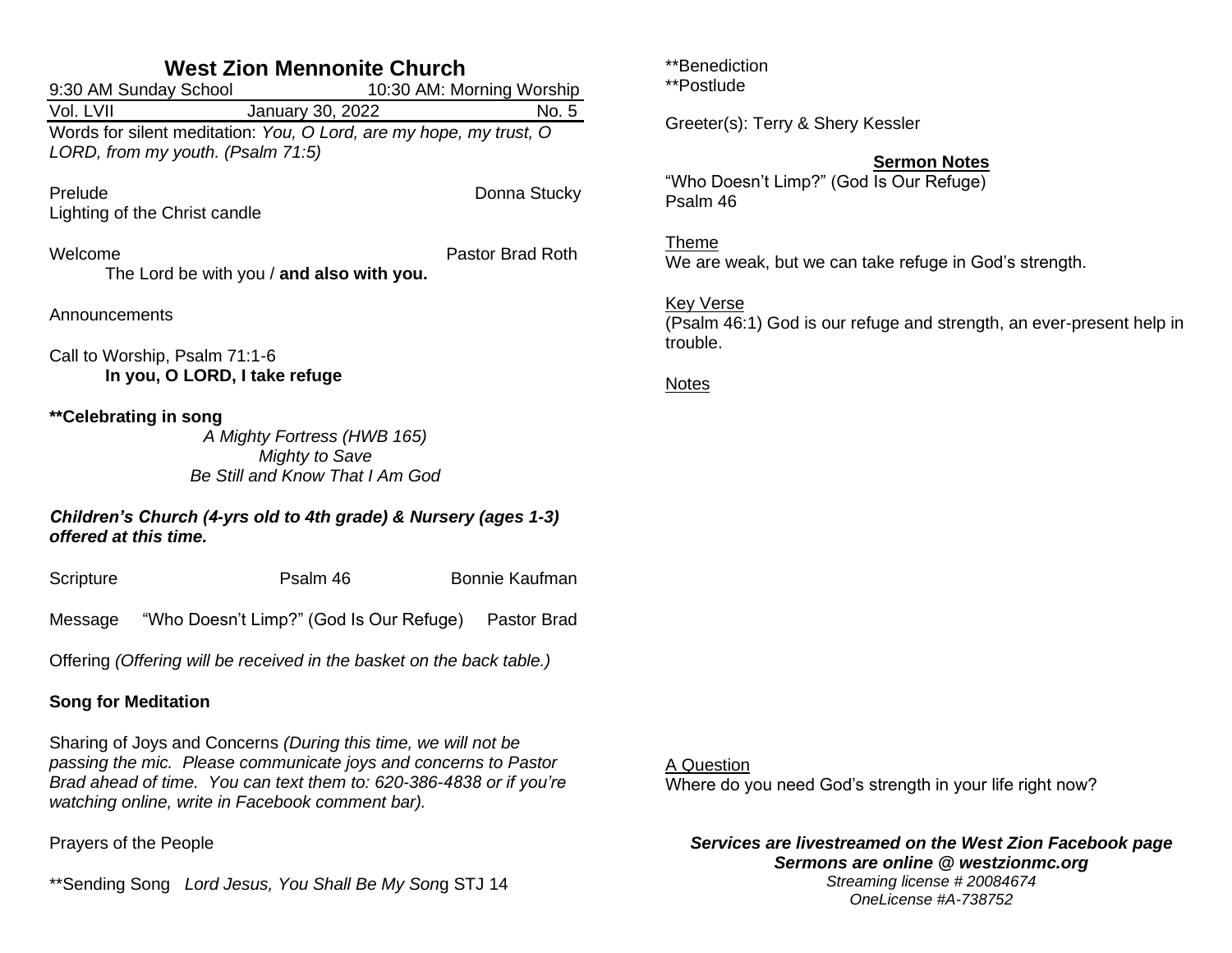# **Sunday, February 6, 2022**

**10:00 AM:** Prayer in Conf Room **10:30 AM:** Worship Service **Message**: Pastor Brad **Accompanist**: Donna Stucky **Worship Leader: Pastor Brad Greeter(s)**: Frances Neufeld

# **Coming Events**

- Feb. 2: Meals and MYM 5:45-7:00 pm joined by FEWZ/Jr
- Feb. 6: Prayer Lab 10:00 AM
- Feb. 9: Meals and MYM 5:45-7:00 pm joined by FEWZ/Jr
- Feb. 13: Mennonite Education Sunday at West Zion, potluck meal
- Feb. 18: Bloodmobile at WZ
- Feb. 26: FEWZ serve meal at Christian Soup Ministry 1 pm
- Feb. 27: "Lamenting Racism" Discussion 9-9:45 AM
- March 2: Ash Wednesday

**Our Mission**: God calls us into community to worship God and follow Jesus through the power and guidance of the Holy Spirit.

#### **Pastor Brad Roth**

Pastor's Cell: 620-386-4838 Pastor Brad's email: bradroth@westzionmc.org

> **Secretary Carla Stucky's hours**: Thursdays 1:00-4:00 pm

Church: 620-345-8143 Carla's cell: 620-386-0414

Church's email: secretary@westzionmc.org Website: www.westzionmc.org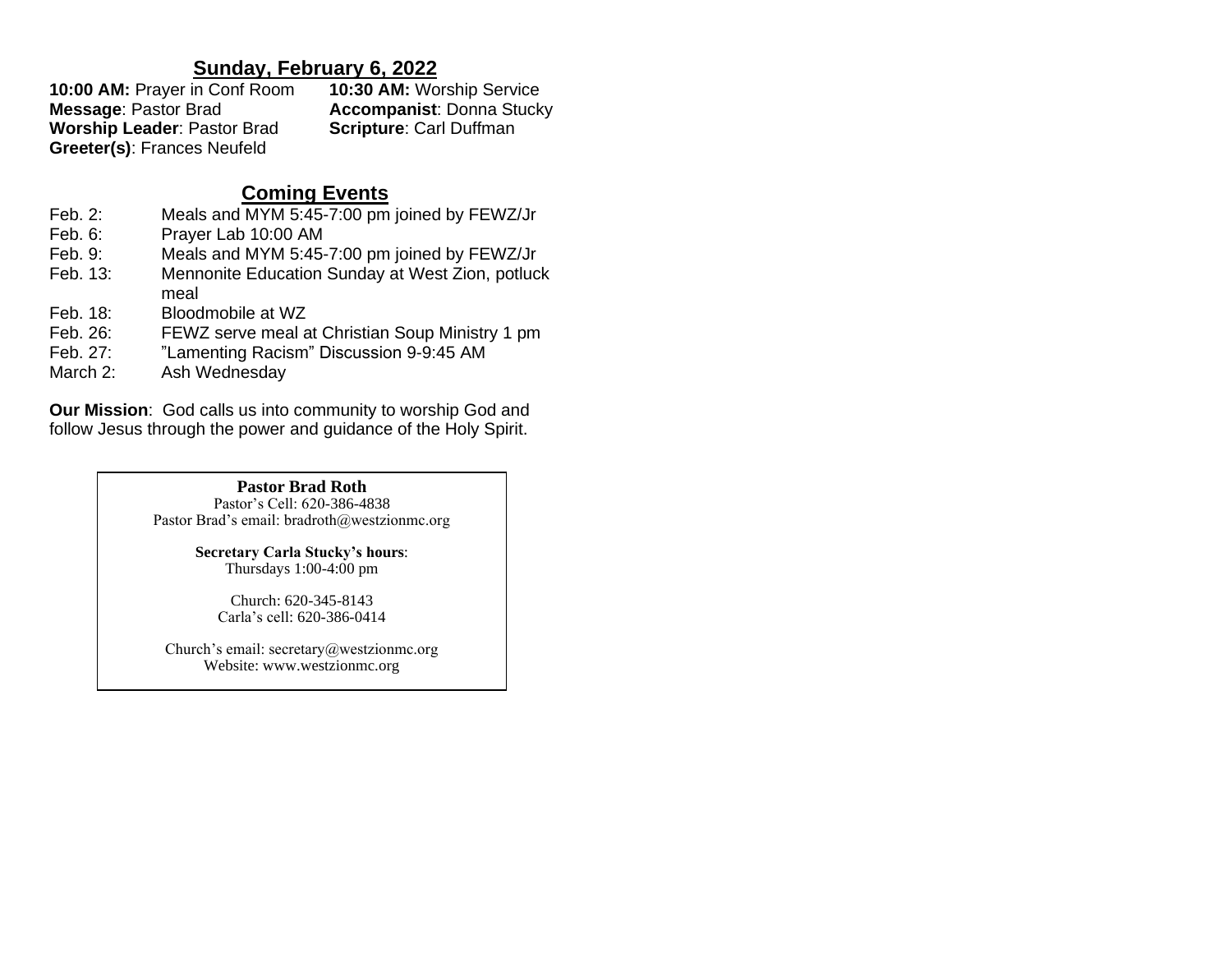# **West Zion Announcements**

### Please have all bulletin announcements to the office by Thur. noon.

1. We're launching **our annual theme: Year of Refuge.** During the month of January, we'll explore the meaning of *refuge* in the Scriptures, starting today with taking refuge in Jesus. As we begin this new year, what are ways that you can lay your burdens down, release your fears, and find refuge in the good and loving God?

2. At our **January 23 annual meeting**, the proposal to change our name to "Eastside Fellowship" did not pass. The vote was 18 (34.6%) no to 34 (65.38%) yes.

3. Join us on February 13 for **Mennonite Education Sunday.** The Woven and Open Road groups will join us from Bethel College and Dr. Joseph Manickam, President of Hesston College, will be our speaker. Bring a favorite dish to share in a potluck after church.

4. Join Pastor Brad for a discussion of the Herald Press video series **"Lamenting Racism,"** Sunday mornings 9:00-9:45 AM, February 27 - April 10. "Lamenting Racism" applies the Bible to the challenge of racism in America and opens space for self-reflection. Racism is a challenging topic for our times, but one worth wrestling with.

5. **A time of prayer** will begin again led by Jim and Joanne Stucky at 10:00 AM each Sunday morning in the Conference Room. Come spend time in prayer for the service and for our church.

6. Start the year off right by **volunteering to help with a STEPMC meal.** STEPMC is looking for volunteers to make a meal for 35-40 people on Monday nights for their weekly meeting. It's easy to sign up at<https://www.signupgenius.com/go/10c0d4da4a928a3fdc70> -stepmc. Please call or text Connie Kaufman at 620-386-0816 OR [conniejkaufman@gmail.com](mailto:conniejkaufman@gmail.com) if you need more information.

# **General Announcements**

7. Please join **MCC in praying for peace and safety** for everyone in Burkina Faso and Ukraine. MCC staff and partners are safe in both countries and are following security protocols. In Ukraine, there are two SALT participants from Kansas Micah Epp from North Newton and Aaron Ensz from Buhler, please keep them and their families in your prayers as well.

8. MCC is hosting a **Young Adult Peacebuilders Training** in Colorado from March 6-11! Young adults ages 18-30 are invited to participate in a rich, week-long experience that will provide opportunities to build new relationships, visit organizations doing powerful work in and around Colorado Springs, and apply Anabaptist, Biblical foundations of peace and justice to real world issues. This training will touch on themes of racial equity, immigration, mass incarceration, gun violence and conflict transformation. The gathering will take place at Rocky Mountain Mennonite Camp with visits to [RAWtools](https://can01.safelinks.protection.outlook.com/?url=https%3A%2F%2Fwww.votervoice.net%2FBroadcastLinks%2Fu6bk8fJOxbt9BxGQgB-29w&data=04%7C01%7Ctinaschrag%40mcc.org%7C3f6c8215671f4d79999a08d9cfc3403c%7C169838f761344f5b8d1ab2d131856f52%7C0%7C0%7C637769259775149665%7CUnknown%7CTWFpbGZsb3d8eyJWIjoiMC4wLjAwMDAiLCJQIjoiV2luMzIiLCJBTiI6Ik1haWwiLCJXVCI6Mn0%3D%7C3000&sdata=j5V06uPrOY2pnsIa3jdaIJEg52AQ5S7f06ckx18wvvQ%3D&reserved=0) and [Casa de Paz.](https://can01.safelinks.protection.outlook.com/?url=https%3A%2F%2Fwww.votervoice.net%2FBroadcastLinks%2FdQ7Bn-EZVPdfzFcS0_lFlQ&data=04%7C01%7Ctinaschrag%40mcc.org%7C3f6c8215671f4d79999a08d9cfc3403c%7C169838f761344f5b8d1ab2d131856f52%7C0%7C0%7C637769259775149665%7CUnknown%7CTWFpbGZsb3d8eyJWIjoiMC4wLjAwMDAiLCJQIjoiV2luMzIiLCJBTiI6Ik1haWwiLCJXVCI6Mn0%3D%7C3000&sdata=W20An17KrKGeERRl21Vvba0%2B%2Bk5IdWX8H1Ba4uRTX60%3D&reserved=0) The participant fee is \$200. All other costs (including travel, lodging and meals) will be covered by MCC. Register [here.](https://can01.safelinks.protection.outlook.com/?url=https%3A%2F%2Fwww.votervoice.net%2FBroadcastLinks%2FAxKofsQvrORO3o8CEzfo4A&data=04%7C01%7Ctinaschrag%40mcc.org%7C3f6c8215671f4d79999a08d9cfc3403c%7C169838f761344f5b8d1ab2d131856f52%7C0%7C0%7C637769259775159614%7CUnknown%7CTWFpbGZsb3d8eyJWIjoiMC4wLjAwMDAiLCJQIjoiV2luMzIiLCJBTiI6Ik1haWwiLCJXVCI6Mn0%3D%7C3000&sdata=CE9ed10WuNjyPpX%2BVoAmyKapxDWznA4izowWCmZ9rcE%3D&reserved=0) Questions? Contact [karinkaufmanwall@mcc.org.](mailto:karinkaufmanwall@mcc.org)

9. **MCC Central States Annual Meeting** will take place virtually on Saturday, February 26 from 1-2:30 CST. Please email [tinaschrag@mcc.org](mailto:tinaschrag@mcc.org) for a link to the Zoom meeting.

10. **BETHEL COLLEGE:** Now in the Regier Gallery in Luyken Fine Arts Center at Bethel College – Ernest Wood III, "Redefining," through Feb. 24 (closing reception Feb. 24). *Gallery hours: Mon.-Fri., 9 a.m.-4 p.m. Current Bethel COVID protocols require masking indoors regardless of vaccination status.*

 Sat., Feb. 5 – Kauffman Museum first-Saturday bird walk, 8 a.m. start time in the museum parking lot in North Newton

 Tues., Feb. 8 – Bethel College Organ Recital Series with Dr. David Pickering of Kansas State University, 7 p.m., Administration Building chapel.

 Fri., Feb. 11 – Guest recital with Bethel College Professor Emeritus of Music Don Kehrberg, oboe, 7 p.m., Administration Building chapel.